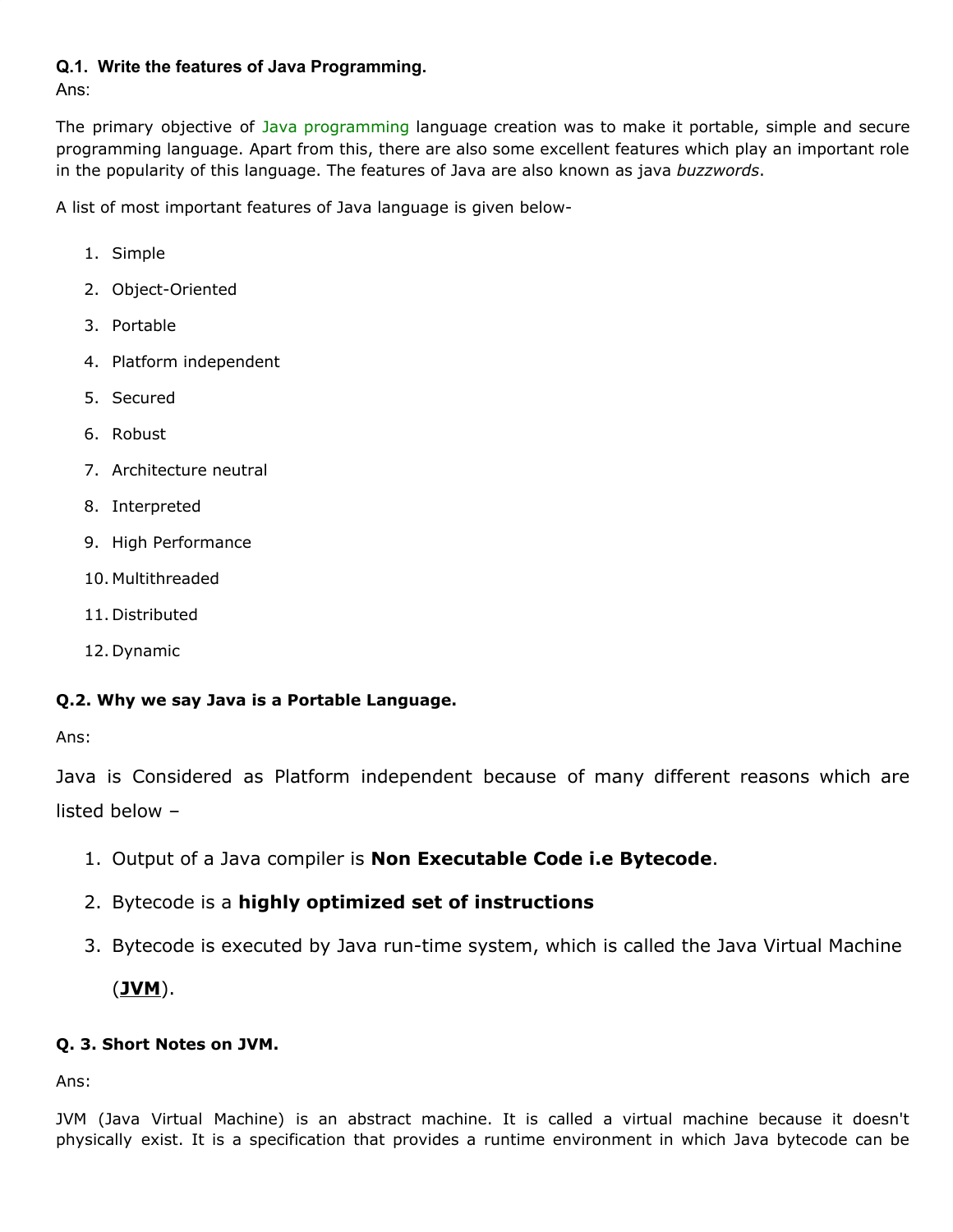executed. It can also run those programs which are written in other languages and compiled to Java bytecode.

JVMs are available for many hardware and software platforms. JVM, JRE, and JDK are platform dependent because the configuration of each [OS](https://www.javatpoint.com/os-tutorial) is different from each other. However, Java is platform independent. There are three notions of the JVM: *specification*, *implementation*, and *instance*.

The JVM performs the following main tasks:

- Loads code
- **Verifies code**
- Executes code
- **Provides runtime environment**

#### **Q.4 Write about Java Variables.**

Ans:

A variable is a container which holds the value while the Java [program](https://www.javatpoint.com/simple-program-of-java) is executed. A variable is assigned with a data type.

Variable is a name of memory location. There are three types of variables in java: local, instance and static.

## 1) Local Variable

A variable declared inside the body of the method is called local variable. We can use this variable only within that method and the other methods in the class aren't even aware that the variable exists.

A local variable cannot be defined with "static" keyword.

## 2) Instance Variable

A variable declared inside the class but outside the body of the method, is called instance variable. It is not declared as [static.](https://www.javatpoint.com/static-keyword-in-java)

It is called instance variable because its value is instance specific and is not shared among instances.

## 3) Static variable

A variable which is declared as static is called static variable. It cannot be local. We can create a single copy of static variable and share among all the instances of the class. Memory allocation for static variable happens only once when the class is loaded in the memory.

#### **Q.5. Write about Java Data Types.**

Ans:

Data types specify the different sizes and values that can be stored in the variable. There are two types of data types in Java: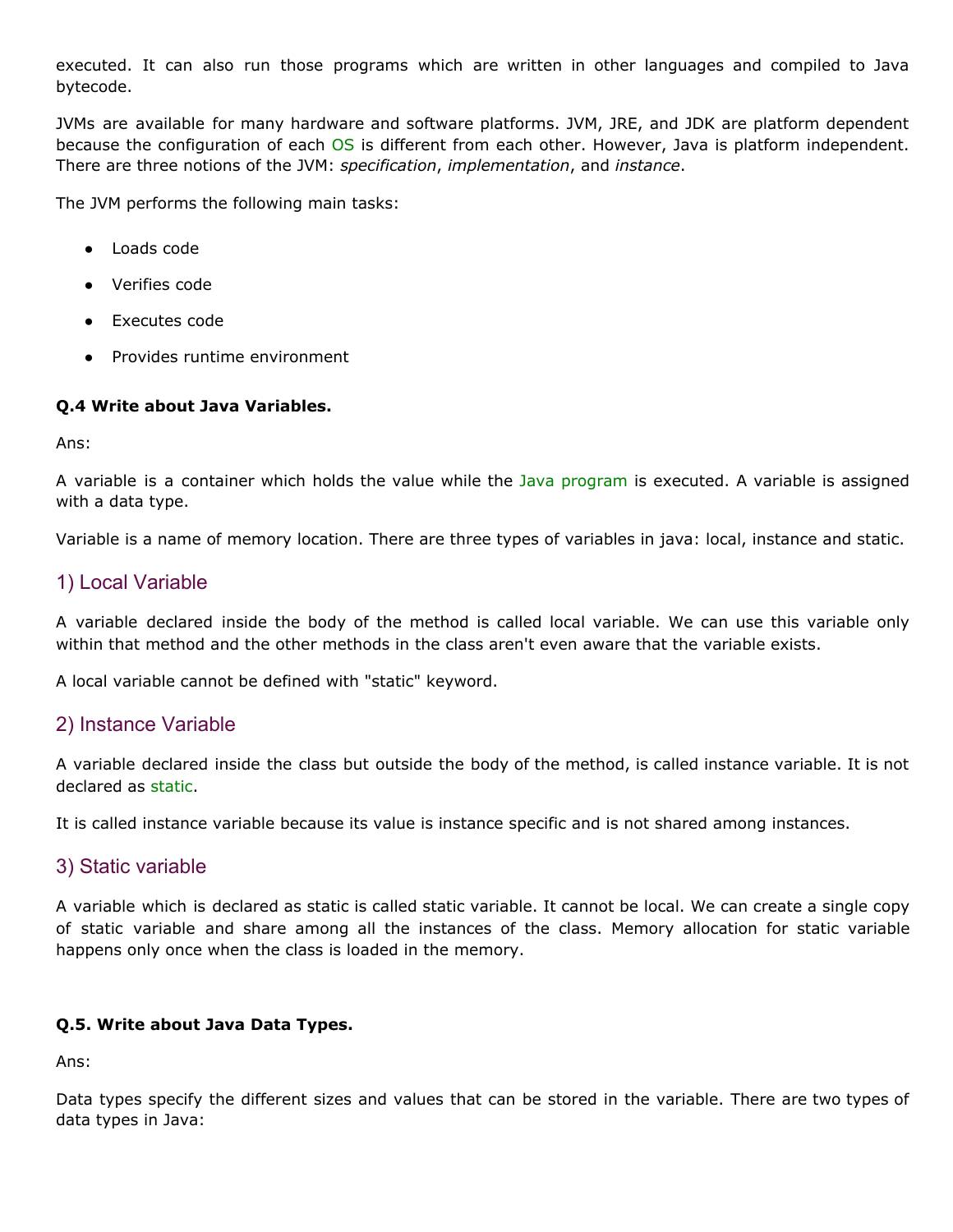- 1. **Primitive data types:** The primitive data types include boolean, char, byte, short, int, long, float and double.
- 2. **Non-primitive data types:** The non-primitive data types include [Classes,](https://www.javatpoint.com/object-and-class-in-java) [Interfaces](https://www.javatpoint.com/interface-in-java), and [Arrays.](https://www.javatpoint.com/array-in-java)

In Java language, primitive data types are the building blocks of data manipulation. These are the most basic data types available in Java [language.](https://www.javatpoint.com/java-tutorial)

There are 8 types of primitive data types:

- boolean data type
- byte data type
- char data type
- short data type
- int data type
- long data type
- float data type
- double data type

#### **Q.6. What we mean Keywords? Mention Java Keywords.**

Ans:

**Java keywords** are also known as **reserved words**. Keywords are particular words which acts as a key to a code. These are predefined words by Java so it cannot be used as a variable or object name.

## List of Java Keywords

A list of Java keywords or reserved words are given below:

- 1. **[abstract](https://www.javatpoint.com/abstract-keyword-in-java):** Java abstract keyword is used to declare abstract class. Abstract class can provide the implementation of interface. It can have abstract and non-abstract methods.
- 2. **[boolean:](https://www.javatpoint.com/boolean-keyword-in-java)** Java boolean keyword is used to declare a variable as a boolean type. It can hold True and False values only.
- 3. **[break:](https://www.javatpoint.com/java-break)** Java break keyword is used to break loop or switch statement. It breaks the current flow of the program at specified condition.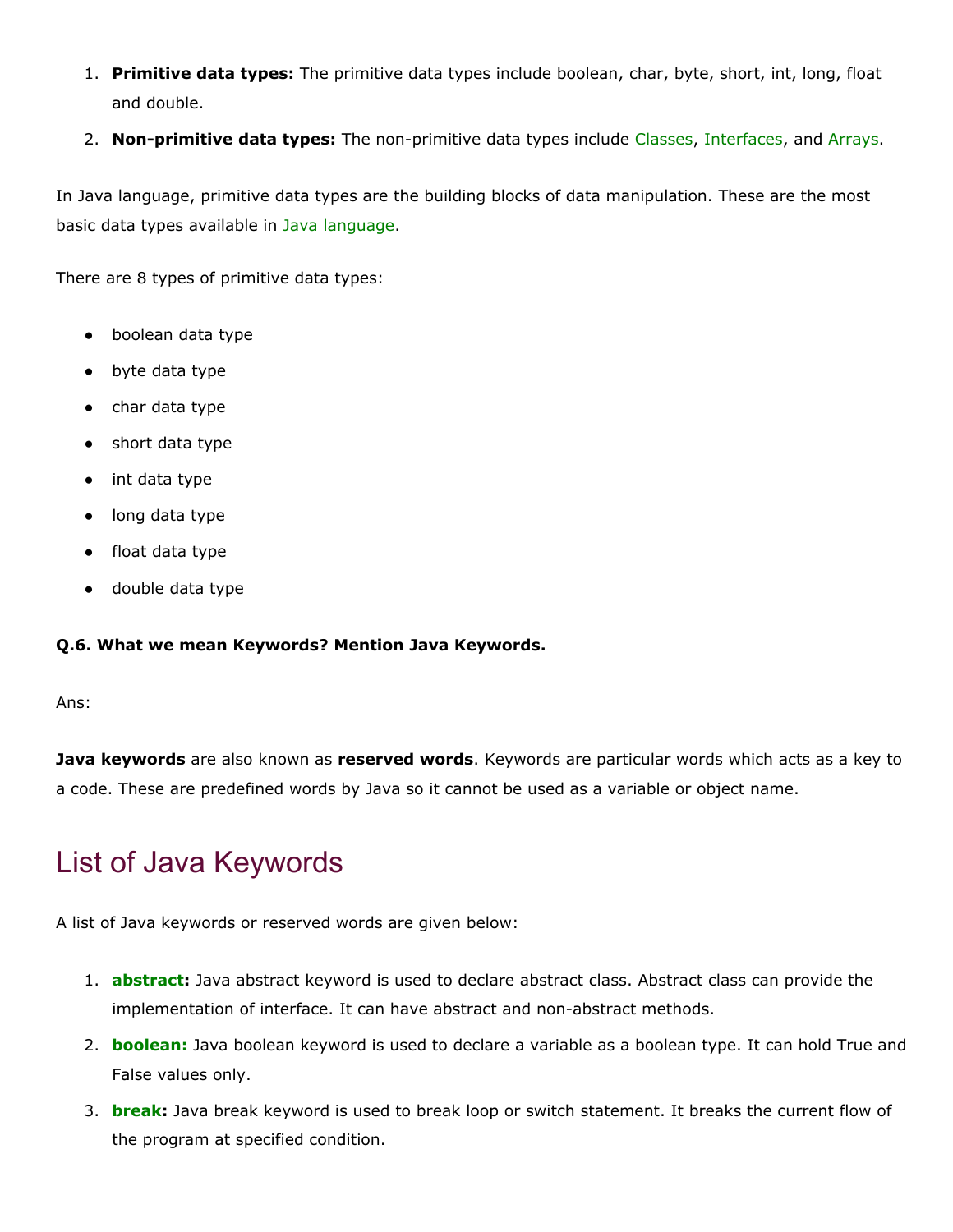- 4. **[byte:](https://www.javatpoint.com/byte-keyword-in-java)** Java byte keyword is used to declare a variable that can hold an 8-bit data values.
- 5. **[case:](https://www.javatpoint.com/case-keyword-in-java)** Java case keyword is used to with the switch statements to mark blocks of text.
- 6. **[catch](https://www.javatpoint.com/try-catch-block):** Java catch keyword is used to catch the exceptions generated by try statements. It must be used after the try block only.
- 7. **[char:](https://www.javatpoint.com/char-keyword-in-java)** Java char keyword is used to declare a variable that can hold unsigned 16-bit Unicode characters
- 8. **[class:](https://www.javatpoint.com/class-keyword-in-java)** Java class keyword is used to declare a class.
- 9. **[continue:](https://www.javatpoint.com/java-continue)** Java continue keyword is used to continue the loop. It continues the current flow of the program and skips the remaining code at the specified condition.
- 10.**[default:](https://www.javatpoint.com/default-keyword-in-java)** Java default keyword is used to specify the default block of code in a switch statement.
- 11.**[do:](https://www.javatpoint.com/java-do-while-loop)** Java do keyword is used in control statement to declare a loop. It can iterate a part of the program several times.
- 12.**[double](https://www.javatpoint.com/double-keyword-in-java):** Java double keyword is used to declare a variable that can hold a 64-bit floating-point numbers.
- 13. **[else](https://www.javatpoint.com/java-if-else):** Java else keyword is used to indicate the alternative branches in an if statement.
- 14. **[enum:](https://www.javatpoint.com/enum-in-java)** Java enum keyword is used to define a fixed set of constants. Enum constructors are always private or default.
- 15. **[extends](https://www.javatpoint.com/inheritance-in-java):** Java extends keyword is used to indicate that a class is derived from another class or interface.
- 16. **[final:](https://www.javatpoint.com/final-keyword)** Java final keyword is used to indicate that a variable holds a constant value. It is applied with a variable. It is used to restrict the user.
- 17. **[finally](https://www.javatpoint.com/finally-block-in-exception-handling):** Java finally keyword indicates a block of code in a try-catch structure. This block is always executed whether exception is handled or not.
- 18. **[float:](https://www.javatpoint.com/float-keyword-in-java)** Java float keyword is used to declare a variable that can hold a 32-bit floating-point number.
- 19. **[for](https://www.javatpoint.com/java-for-loop):** Java for keyword is used to start a for loop. It is used to execute a set of instructions/functions repeatedly when some conditions become true. If the number of iteration is fixed, it is recommended to use for loop.
- 20.**[if:](https://www.javatpoint.com/java-if-else)** Java if keyword tests the condition. It executes the if block if condition is true.
- 21.**[implements:](https://www.javatpoint.com/interface-in-java)** Java implements keyword is used to implement an interface.
- 22.**[import:](https://www.javatpoint.com/package)** Java import keyword makes classes and interfaces available and accessible to the current source code.
- 23.**[instanceof](https://www.javatpoint.com/downcasting-with-instanceof-operator):** Java instanceof keyword is used to test whether the object is an instance of the specified class or implements an interface.
- 24.**[int](https://www.javatpoint.com/int-keyword-in-java):** Java int keyword is used to declare a variable that can hold a 32-bit signed integer.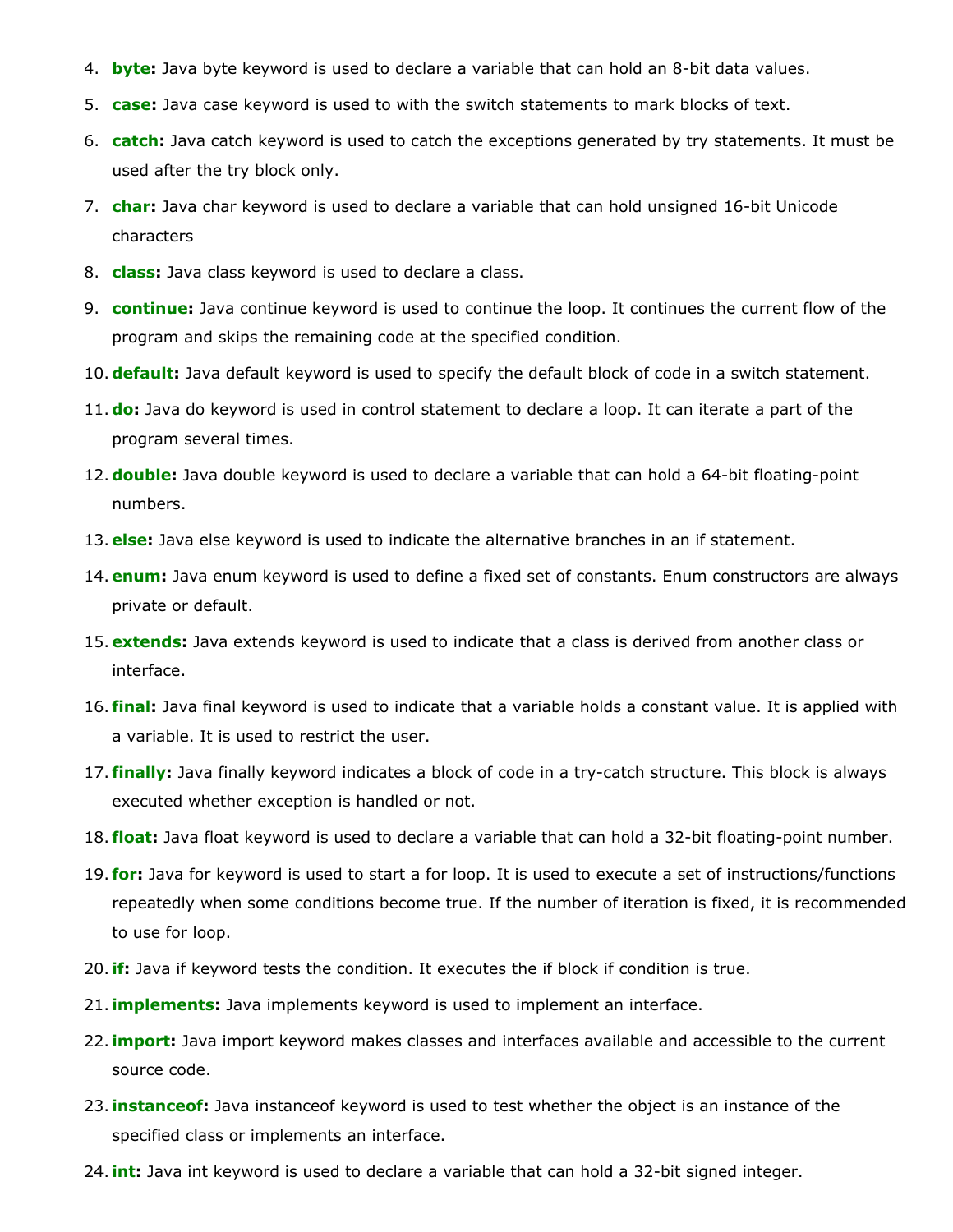- 25.**[interface](https://www.javatpoint.com/interface-in-java):** Java interface keyword is used to declare an interface. It can have only abstract methods.
- 26.**[long:](https://www.javatpoint.com/long-keyword-in-java)** Java long keyword is used to declare a variable that can hold a 64-bit integer.
- 27. **native:** Java native keyword is used to specify that a method is implemented in native code using JNI (Java Native Interface).
- 28. **[new](https://www.javatpoint.com/new-keyword-in-java):** Java new keyword is used to create new objects.
- 29. **[null](https://www.javatpoint.com/null-keyword-in-java):** Java null keyword is used to indicate that a reference does not refer to anything. It removes the garbage value.
- 30.**[package](https://www.javatpoint.com/package):** Java package keyword is used to declare a Java package that includes the classes.
- 31.**[private:](https://www.javatpoint.com/private-keyword-in-java)** Java private keyword is an access modifier. It is used to indicate that a method or variable may be accessed only in the class in which it is declared.
- 32.**[protected](https://www.javatpoint.com/protected-keyword-in-java):** Java protected keyword is an access modifier. It can be accessible within package and outside the package but through inheritance only. It can't be applied on the class.
- 33.**[public:](https://www.javatpoint.com/public-keyword-in-java)** Java public keyword is an access modifier. It is used to indicate that an item is accessible anywhere. It has the widest scope among all other modifiers.
- 34. **[return](https://www.javatpoint.com/return-keyword-in-java):** Java return keyword is used to return from a method when its execution is complete.
- 35. **[short](https://www.javatpoint.com/short-keyword-in-java):** Java short keyword is used to declare a variable that can hold a 16-bit integer.
- 36. **[static](https://www.javatpoint.com/static-keyword-in-java):** Java static keyword is used to indicate that a variable or method is a class method. The static keyword in Java is used for memory management mainly.
- 37. **[strictfp](https://www.javatpoint.com/strictfp-keyword):** Java strictfp is used to restrict the floating-point calculations to ensure portability.
- 38. **[super:](https://www.javatpoint.com/super-keyword)** Java super keyword is a reference variable that is used to refer parent class object. It can be used to invoke immediate parent class method.
- 39. **[switch:](https://www.javatpoint.com/java-switch)** The Java switch keyword contains a switch statement that executes code based on test value. The switch statement tests the equality of a variable against multiple values.
- 40. **[synchronized](https://www.javatpoint.com/synchronization-in-java):** Java synchronized keyword is used to specify the critical sections or methods in multithreaded code.
- 41. **[this](https://www.javatpoint.com/this-keyword):** Java this keyword can be used to refer the current object in a method or constructor.
- 42. **[throw](https://www.javatpoint.com/throw-keyword):** The Java throw keyword is used to explicitly throw an exception. The throw keyword is mainly used to throw custom exception. It is followed by an instance.
- 43. **[throws](https://www.javatpoint.com/throws-keyword-and-difference-between-throw-and-throws):** The Java throws keyword is used to declare an exception. Checked exception can be propagated with throws.
- 44. **[transient:](https://www.javatpoint.com/transient-keyword)** Java transient keyword is used in serialization. If you define any data member as transient, it will not be serialized.
- 45. **[try](https://www.javatpoint.com/try-catch-block):** Java try keyword is used to start a block of code that will be tested for exceptions. The try block must be followed by either catch or finally block.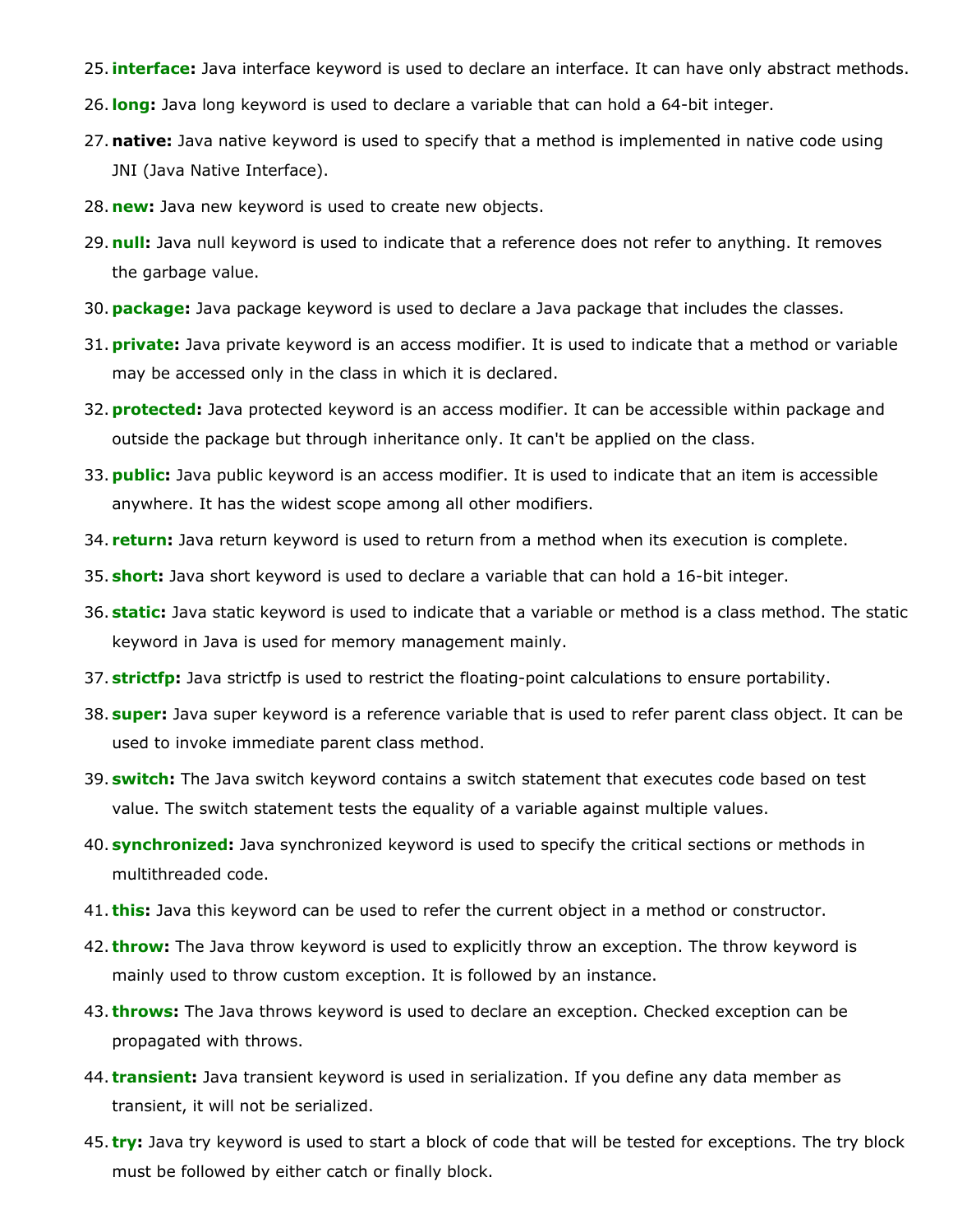- 46. **void:** Java void keyword is used to specify that a method does not have a return value.
- 47. **[volatile](https://www.javatpoint.com/volatile-keyword-in-java):** Java volatile keyword is used to indicate that a variable may change asynchronously.
- 48. **[while:](https://www.javatpoint.com/java-while-loop)** Java while keyword is used to start a while loop. This loop iterates a part of the program several times. If the number of iteration is not fixed, it is recommended to use while loop.
- Q. 7. What is Type conversion and casting in Java? Explain.

#### Ans:

Converting one primitive datatype into another is known as type casting (type conversion) in Java. We can cast the primitive datatypes in two ways namely, Widening and, Narrowing.

**Widening** − Converting a lower datatype to a higher datatype is known as widening. In this case the casting/conversion is done automatically therefore, it is known as implicit type casting. In this case both datatypes should be compatible with each other.



#### **Example:**

public class WideningExample

## {

public static void main(String args[])

## {

char  $ch = 'C';$ 

int  $i = ch$ ;

#### System.out.println(i);

}

}